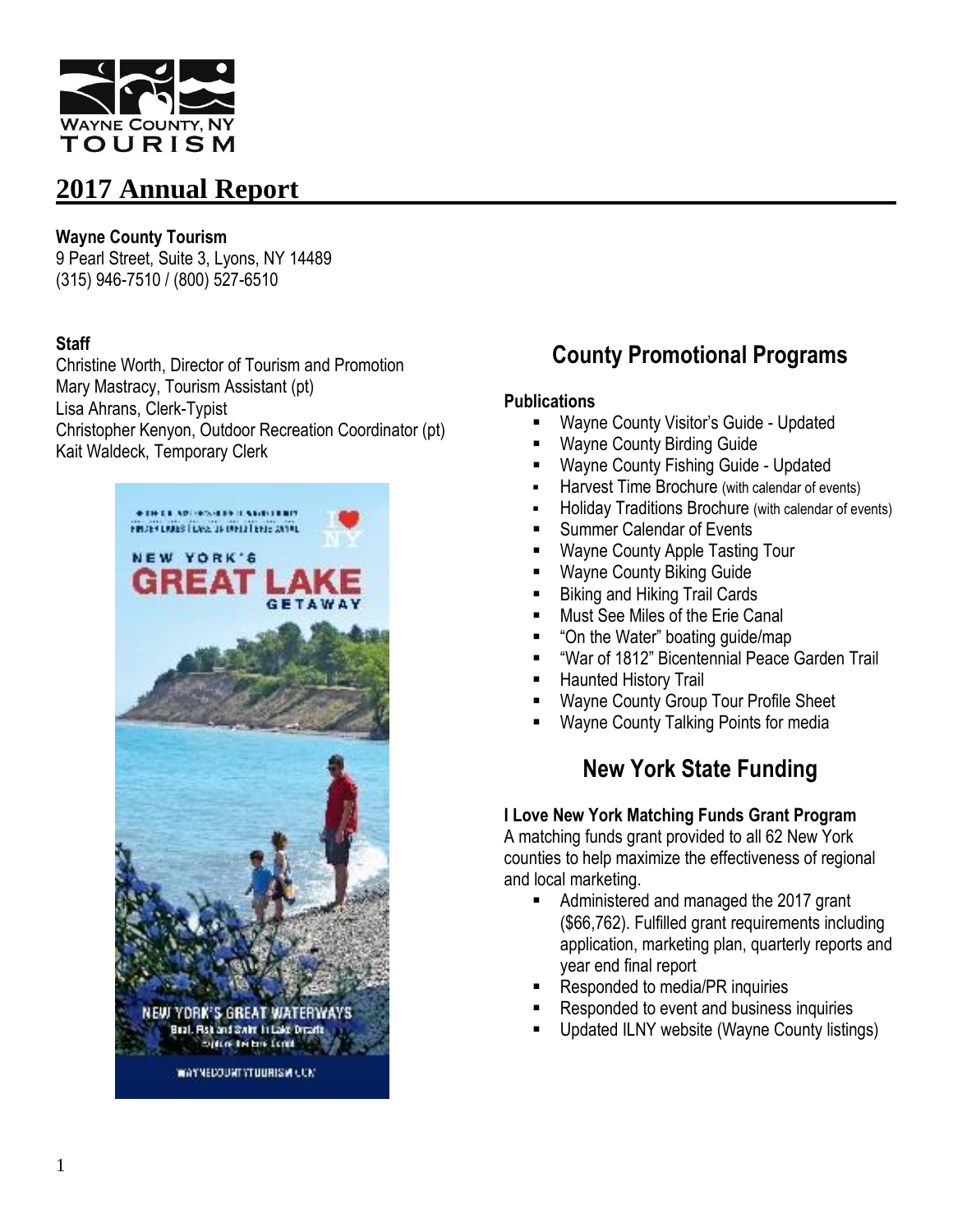

# **Advertising**

6,002 inquiries generated from ads placed in Finger Lakes Times, Messenger Post, City Newspaper, Syracuse New TImes, Rochester Women's Magazine, Network Rochester, Kids Out & About, Beyond the Nest, RocParent Magazine. ESLO Newspaper, Lake Ontario Outdoors, NY & PA Outdoors, Visit Rochester Travel Guide, Campgrounds of New York, Seaway Trail's Travel Magazine, Upstate Magazine, A Welcome Surprise, Guestquest, Sun & Record, Wayne Post, Sun & Record, Lakeshore News, Wolcott Shopper and Times of Wayne County.

• Direct mail campaign to 4159 individuals consisting of Harvest Time Brochure, Apple Tasting Tour and Holiday Traditions Brochure

#### **Digital Marketing**

- [www.waynecountytourism.com](http://www.waynecountytourism.com/) 49,234 sessions, 30,797 users, 86,961 pageviews
- FingerLakesSurprises.com for Canadian promotion
- Social media handles for Twitter, Facebook, FlickR , Instagram, Pinterest, Youtube channel
- On-line Visitors Guide
- Mobile friendly website
- Web banners (footer, left column, header) on Lake Ontario United. Lake Ontario United is an online community of devoted individuals interested in helping preserve and make our lakes as rich and enjoyable for future generations as they are today for us. It is a community composed of professional and amateur fishermen, charter captains, environmentalist, hunters and outdoor enthusiasts.

 Syracuse.com/Advance Media Group: We ran a 3 pronged digital campaign for the Apple Tasting Tour. We utilized Newyorkupstate.com, Syracuse.com and the Ad Network mid-September through mid-October 2017. Ads reached the following geographic areas Rochester DMA, Syracuse DMA, Canandaigua (city), Oswego (city). The total # of impressions served was 482,684. Newyorkupstate.com = 329,557, Syracuse.com = 53,612 and Ad Network =  $99.515$ .

## **Tourism Support & Sponsorship**

#### Apple Tasting Tour

Promotional partnership with 12 Farm Market/Culinary specialty businesses

- Public Relations, facebook page and advertising campaign
- Apple Tour Challenge
- Advertising & fulfillment
- Television ad campaign
- (4) New videos for Facebook
- (2) Advertorial Facebook live videos through a collaboration with Kids Out and About and Beyond the nest.

#### Wayne County Fair

Wayne County Tourism sponsored the bags for attendees at the "Wine & Farm Market event." Worked with the marketing chair on a cooperative television ad.

#### Taste of Wayne County Event

Wayne County Tourism sponsored the apple tasting tour wine glasses for participants.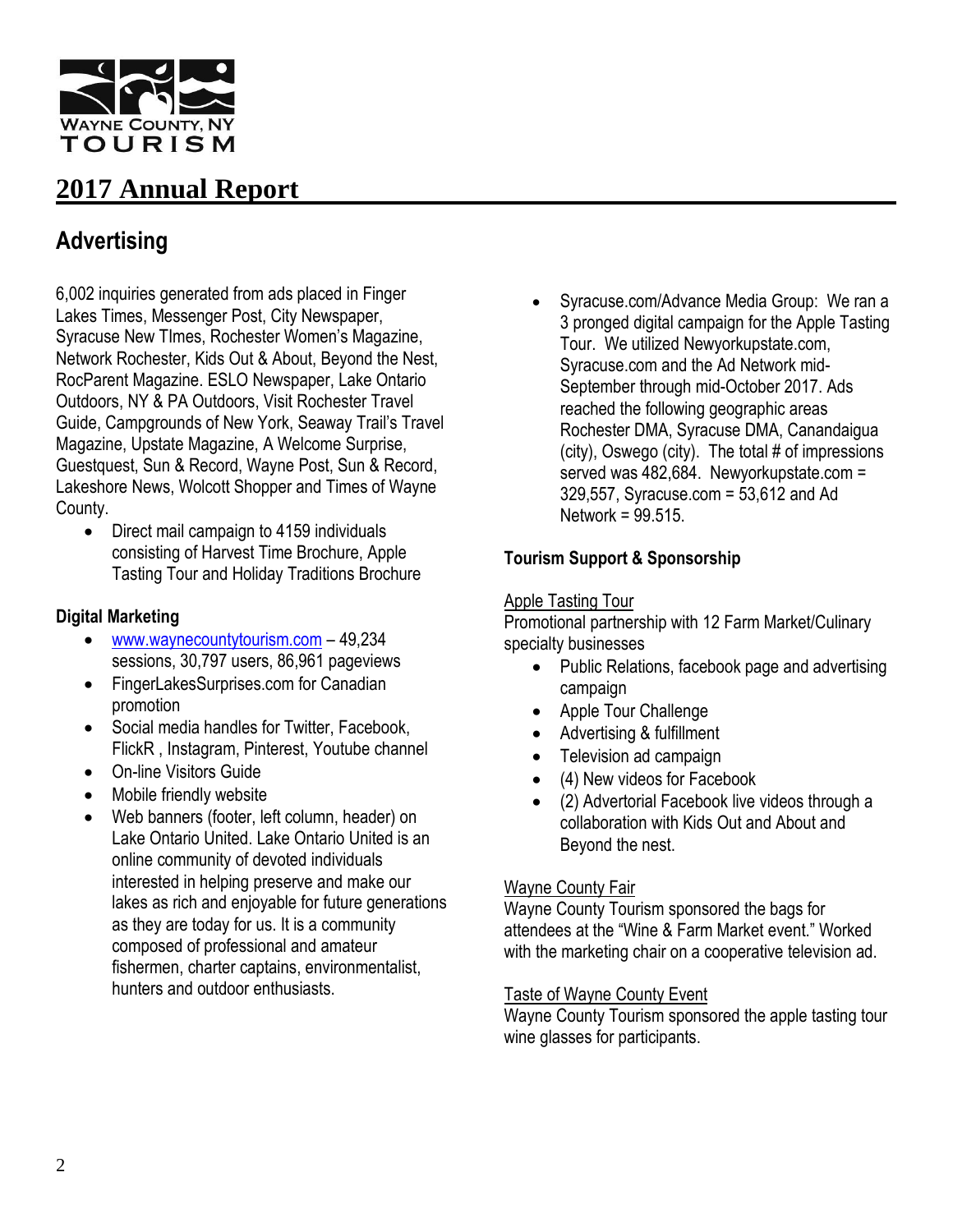

#### Cycling the Erie Canal Bicycle Tour

Wayne County Tourism co-sponsored the annual 8-day, 400 mile, Cycling the Erie Canal Bicycle Tour, organized by Parks & Trails New York. The tour passed through Wayne County on 7/11/17. Our office prepared and mailed packets of information to the attendees in advance and communicated the tour to the restaurants along the Route 31 corridor.

## Wayne County Pro-Am Fishing Tournament

Canceled due to Lake Ontario high water levels.

#### **Visitor Information Centers**

The Wayne County Office of Tourism acts as a tourism information center and is open Monday-Friday, 9am-5pm. Our Visitor's Guide is also available at the following information centers:

- Sodus Point Information Center, assist with brochures
- Gateway Information Center (Binghamton)
- Petro Service Center
- Waterloo Premium Outlets
- **Angola Information Center**
- **Preble Area Rest Stop (I-81)**
- Scottsville Information Center
- Yankee Doodle distribution points: Rochester, Batavia, Darien, Hartland, Syracuse, Canandaigua, Geneva, Mattydale, Liverpool; Buffalo, Clarence, Grand Island and Williamsville. 295 Locations
- Brand connect innovations
- Getaway on display
- Pennsylvania on display
- Visit Rochester information center and Rochester International Airport
- Various locations throughout the county

#### **Show Program**

#### *Wayne County*

- The New York Sportsman's Expo, Syracuse, NY
- Wayne County Fair, Palmyra, NY

#### *In conjunction with Cross Boarder Showcase*

Toronto National Women's Show Toronto, ONT

#### *In conjunction with Lake Ontario Sportsfishing Promotion Council:*

- OSEG Sportsman's Show Springfield, MA
- World Fishing & Outdoor Expo Suffern, NY
- Greater Phila. Outdoor Sports Show Phila., PA
- Sport, Travel & Outdoor Show Cleveland, OH
- WNY Outdoor Travel Show Hamburg, NY

#### *In conjunction with New York State Travel Industry Assn:*

- AAA Great Vacation Expo Columbus, OH
- **Toronto RV Show & Extravaganza Toronto, ONT**
- Snowbird Extravaganza Show Lakeland, FL
- AAA Mid-Atlantic Show Wilkes Barre, PA
- Allegheny Sport & Travel Show Monroeville, PA
- AAA Reading/Berks Travel Odyssey Wyomings, PA
- AAA Mid-Atlantic Philadelphia Expo Phila, PA
- AAA Southern New England Foxborough, MA
- **Dutdoor Adventure Show Cleveland, OH**
- **Travel & Vacation Show Ottawa, ONT**
- Mid-Atlantic Travel Show Edison, NJ
- **WINY Sport & Travel Expo Hamburg, NY**
- One Tank Travel Show Erie, PA
- AAA Mid-Atlantic Baltimore, MD
- **Syracuse Nationals Syracuse, NY**
- **NYS State Fair Syracuse, NY**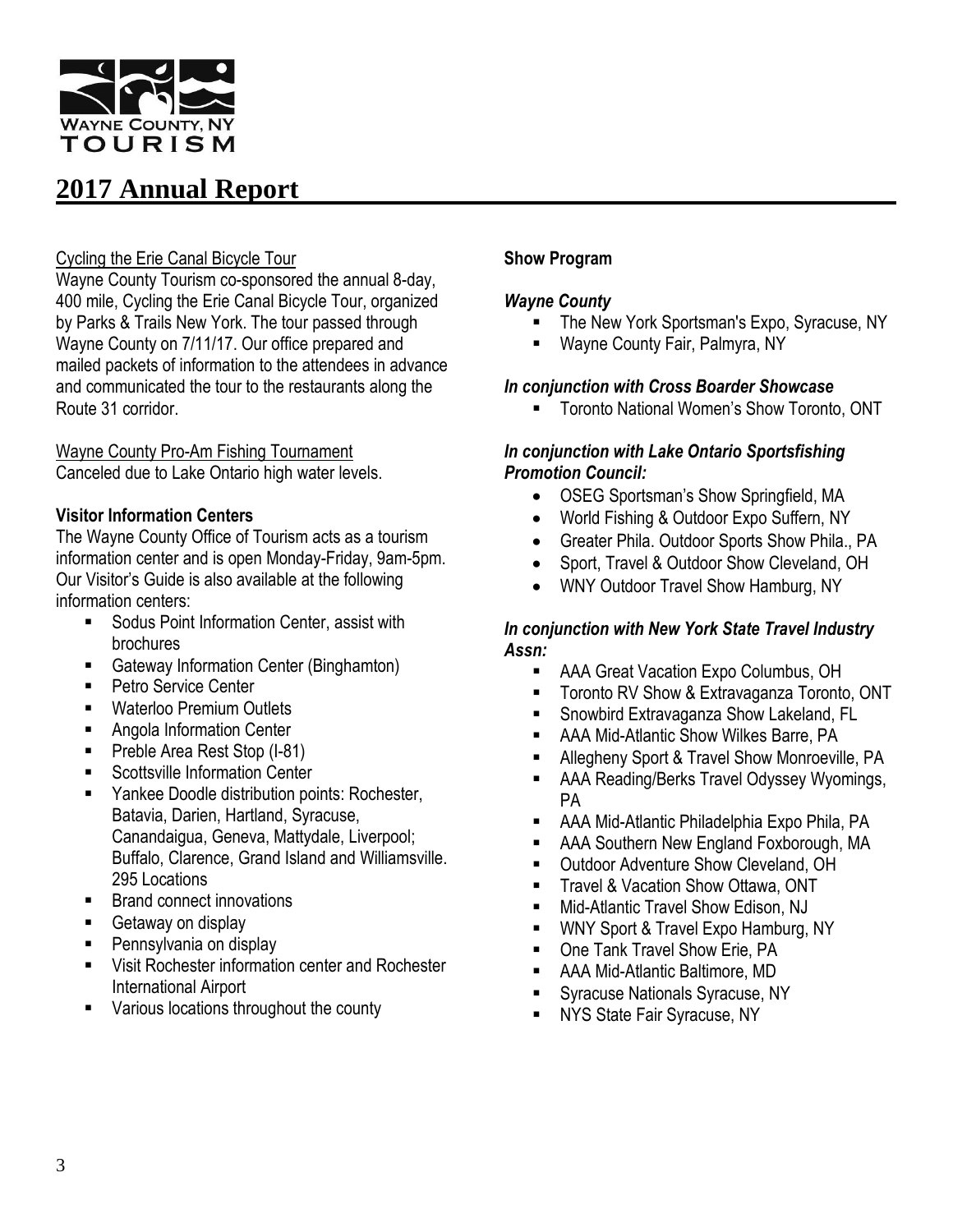

# **Public Relations**

#### **County Program**

Wayne County continued its county-based public relations efforts focusing on Wayne County attractions, events and activities with press releases, press tours. APPLE TASTING TOUR RESULTS: 13 total media placements including 2 LIVE morning show interviews.

## **Regional Program**

In addition to our county-based public relations program, we once again participated in the Finger Lakes Regional Public Relations program implemented by Quinn & Co. Public Relations of New York City. The goal of this program is to significantly increase top-of mind awareness of the Finger Lakes. Tactics included:

- **Social media**
- **Promotional opportunities**
- Media visits
- Editorial calendar monitoring
- Media lead tip sheets
- Media pitches

This program generated 403 total placements and **1,614,774,055 impressions** (a 40% increase from 2015). Local media placements included Los Angeles Times, Huffington post, Oyster.com and Hog Magazine

## **State Program**

In addition to our local and regional public relations efforts, we also work with I Love NY on press tours and editorial opportunities.

## **Familiarization Tour's**

I love NY Media Showcase

- Date 7/12/17
- Wayne County provided (2) pies for the event's pie contest between 11 vacation regions. Wayne County's Lagoner Farms won.

Macaroni Kids Silver Daisy Boondoggle Familiarization Tour

- Date 7/23/17
- **Family Blogger Conference hosted by Visit Rochester**
- Taste of the Finger Lakes for all conference attendees. The 14 counties hosted a tradeshow highlighted the vacation region at this special event.

Malerie [Yolen-Cohen,](https://www.huffingtonpost.com/author/malerie-yolencohen) Quinn PR

- Date 7/17-7/18/17
- Visits included Votilla event, Taste of Wayne County event and Vintage Gardens Bed and **Breakfast**

## Stephanie Granada, Quinn PR

- Date 8/20/17-8/21/17
- Visits included Chimney Bluffs, HikYoga, Burnaps Bed and Breakfast, The Landing at Pultneyville, Embark Craft Cidery & Apple Country Spirits.

Nabeela Aysen, Quinn PR

- Date 11/17/17-11/18/17
- Visits included Apple Country Spirits, Maitre D at Trombino's, and Vintage Gardens Bed and **Breakfast**

Group Tour Familiarization Tour

- Date 10/18/17
- Partnership with Cayuga County planned tour. Wayne County stops included Sodus Bay Lighthouse, Mackquinle Farm Market, Chimney Bluffs State Park and Captain Jacks Restaurant.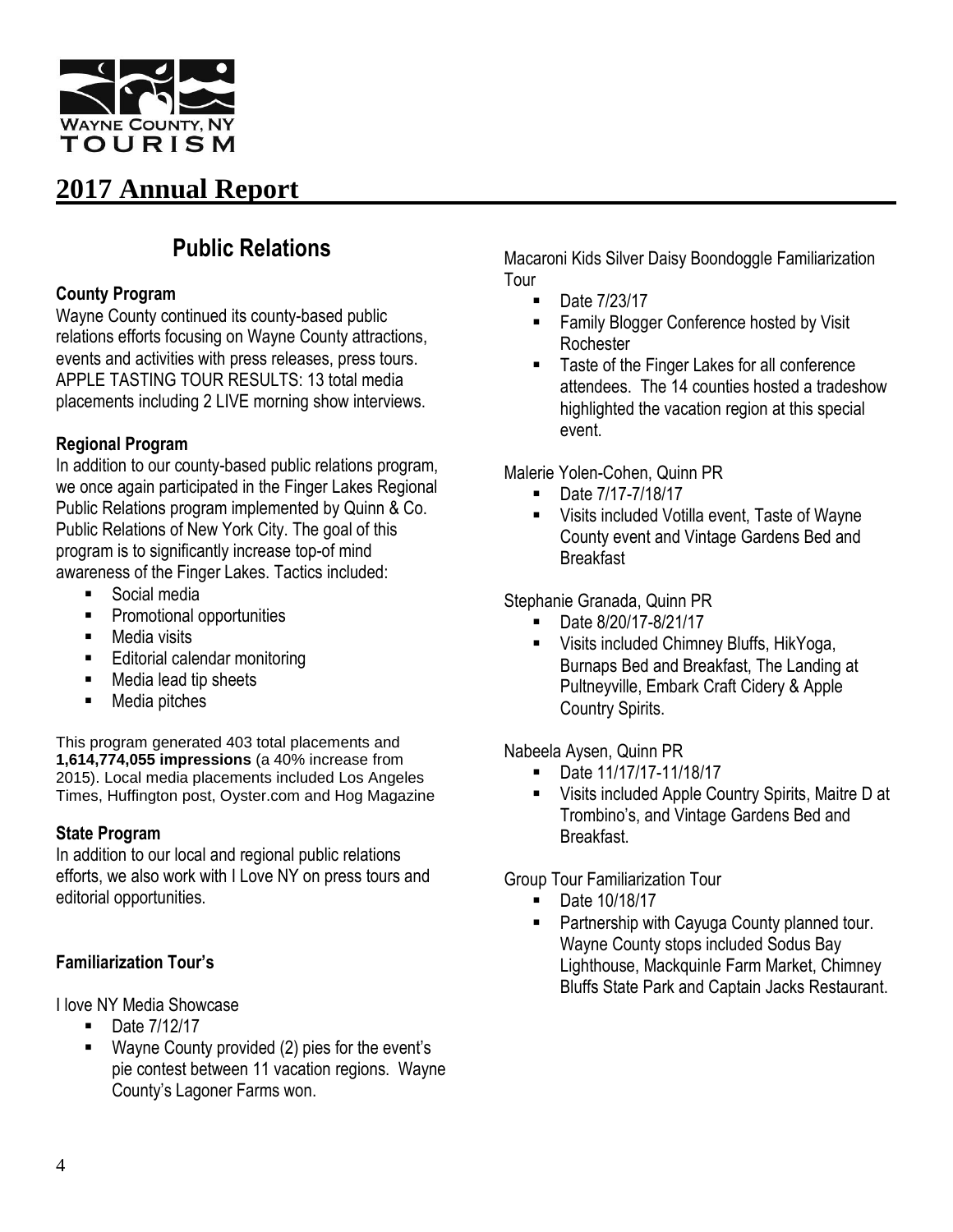

# **Regional & Multi-County Promotional Programs**

#### 14-County Finger Lakes Vacation Region

14-County Tourism Promotion Agency program to create top-of-mind awareness of the Finger Lakes Region as a tourism destination

- Fingerlakestravelny.com
- Social Media Campaign on Facebook, Twitter and Youtube
- Public Relations program
- Region-wide destination marketing analysis research project
- Scottsville Information Center

## Lake Ontario Sportsfishing Promotion Council (LOSPC)

*The Tourism Promotion Agencies from Niagara, Orleans, Monroe, Wayne, Cayuga, Oswego and Jefferson Counties are pleased to partner together to actively promote Lake Ontario and New York State as a premier fishing and traveling destination.*

- **i** ilovenyfishing.com
- Rack Cards, print advertising & fulfillment
- Consumer Shows
- **Press Tours**

## Great Lakes Seaway Trail

*10- County initiative to promote the attractions along the 454-mile scenic route paralleling Lake Erie, the Niagara River, Lake Ontario and the St. Lawrence River.*

- **Seaway Trail travel magazine**
- Seawaytrail.org

#### Canal New York Marketing and Business Alliance Inc. *An organization that promotes economic and business development along the entire New York State Canal System Corridor. CANAL NY focuses on bringing business to its members through tourism marketing programs, educational outreach, legislative advocacy and member organizational development.*

- **New York Boat Show and New York Times** Travel Show
- Public relations
- Media events
- canalny.com

#### Cross Boarder Showcase Promotion

*Multi-partner, inter-regional promotional program targeting the Greater Toronto market, spearheaded by VisitRochester.*

- Display ad in 250,000 'A Welcome Surprise!' guides for insertion in home delivered Canadian newspapers, distribution at information centers, CAA Clubs, festivals & events plus editorial feature
- Interviews & commercials on Cross Border Promotion Radio program
- Brochure distribution, display space and media promotion at selected Ontario events
- E-blast campaign
- Public relations
- Social Media campaign on Facebook & **Twitter**
- awelcomesyrprise.com

## Haunted History Trail of New York State

With 65 locations spread out over 31 counties, the Haunted History Trail offers serious ghost hunting locations, ghostly events, cemetery tours and other haunted/paranormal activities.

- Public relations
- **Group tour itineraries**
- Brochure
- hauntedhistorytrail.com

## Rochester/Finger Lakes Craft Beverage Trail

Senator Funke has been a strong supporter and created the legislation for the trail which extends in Brockport to Wolcott to Dundee to Naples

**Wayne County has five partners on the trail.**